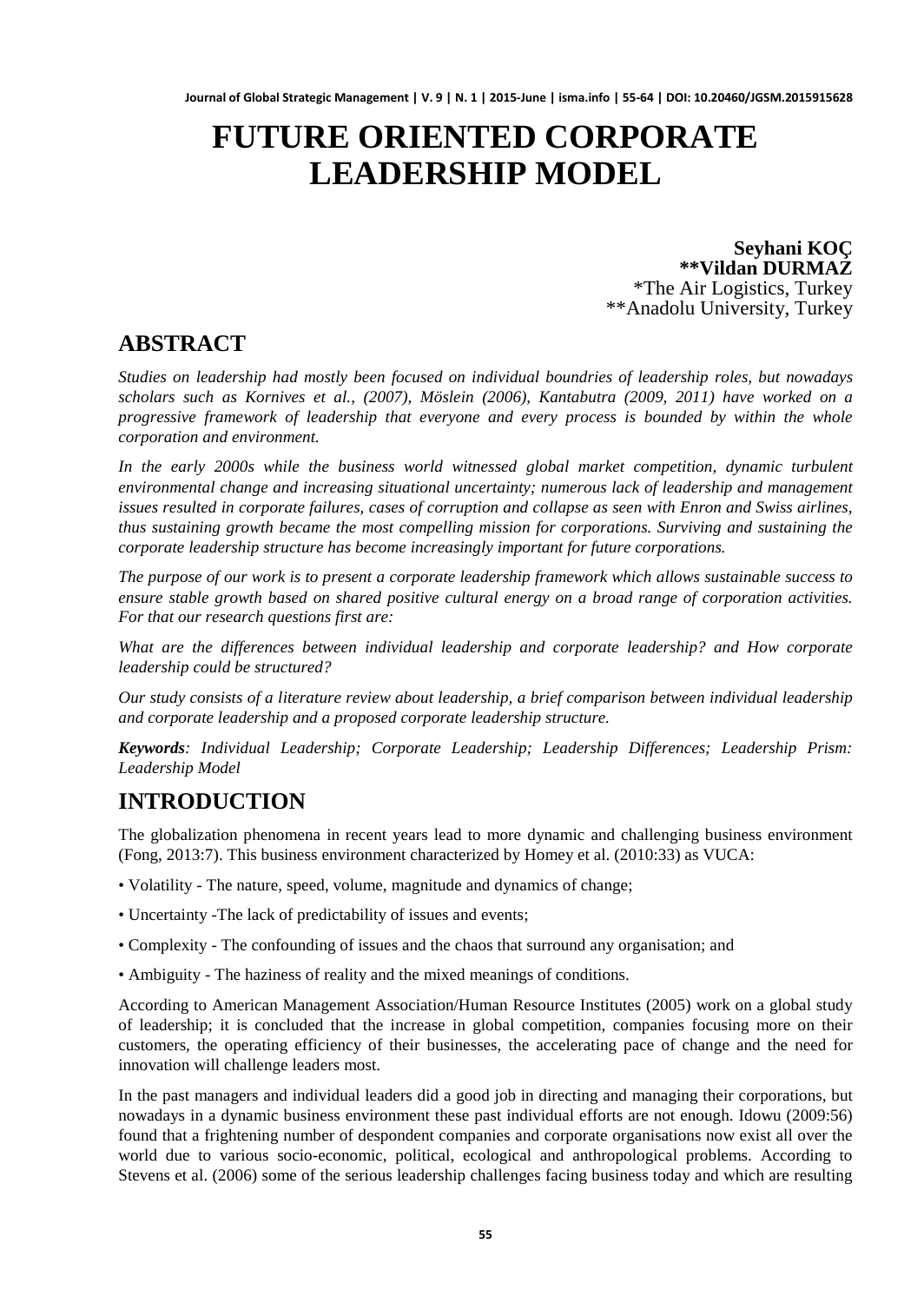in financial crises include, lack of accountability and irresponsible leadership arising from personal traits, background, education and professional skills of corporate officials (Idowu, 2009:58).

Corporations tend to be more entrepreneurial and try to identify business opportunities and avoid threats from the external environment in order to gain sustainable growth and profits (Fong, 2013:7). To strengthen corporations against the dynamic environmental changes and also to prevent, minimise or mitigate human based mistakes while humans nature is designed to make mistakes; designing a corporate leadership structure is a must.

### **INDIVIDUAL AND CORPORATE LEADERSHIP**

Leadership is a concept which is often talked about, and which has generated a proliferation of literature, especially in the field of management and organisational science (Jones, 2005: 259). Despite its importance and studies for centuries there has been no generally agreement on its meaning both from scholars and practitioners (Avery 2004; Gill 2006; Western 2008) (Kantabutra, 2011:68). The definitional challenge on leadership literature is mostly western-oriented and individualistic, but there are few definitions which give leadership a collectivist meaning. According to Frank et al. (1996:11) there is no "best" style of leadership so to pursue profitable growth the corporations should use whatever works for them, long-term leadership success must be based on the realities of the organisation, leader and market.

Western (2008) highlights the diverse and subjective nature of leadership when he says it can have multiple forms and meanings and can be found in many different places, so it may be considered individual, collective, or a process depending on where we are looking. What is common is that leadership operates in the realm of human relations (Kantabutra, 2011:68). While Coglisera and Brighamb (2004:776) implies that leadership, is the process of influence and reflects a more complex and dynamic phenomenon than that of an individual factor.

Bass (1990:4), described leadership as an interaction between two or more members of a group that often involves a structuring or restructuring of the situation and the perception and expectations of the members. Warren Bennis and James O'Toole define leadership as the ability to move human hearts to challenge people and make them want to scale steep peaks (Long, 2001) as well as Yukl (2008:8) describes leadership as the process of influencing others to understand and agree about what needs to be done and how to do it, and the process of facilitating individual and collective efforts to accomplish shared objectives. While Kornives et al., (2007:13) describes leadership as a relational and ethical process of people together attempting to accomplish positive change. As Kakabadse & Kakabadse (1999) define leadership as a 'capability to identify pertinent pathways forward when direction is obscure (Davies & Kakabadse, 2011:246). The GLOBE studies define leadership as the ability of an individual to influence, motivate, and enable others to contribute towards the effectiveness and success of the organisations of which they are members (House et al., 2004:15). These definitions show leadership is an individual behaviour that influences and directs followers.

Between 1950 and the 1960s stable environment leader-centric leadership approach assumed that individuals were responsible for the construction of the future organisation structure. At the end of 2000's corporations tried to get leaders with heroic leadership skills but when the heroic leaders had gone then companies faced crisis, faltering and subsequent collapses such as Enron and Swiss Air. Corporations no longer can rely on a single individual at the top to handle the complexity and uncertainty of the global dynamic environmental situations, according to (Avery, 2004) multiple leaders are valuable because as people cope with heterogeneous and dynamic environments, the knowledge and issues become too complicated for only a few leaders to understand (Jing & Avery, 2008:72). By the lack of individual leadership in a dynamic, competitive and unstable world the 'need' for flexible and decentralized leadership systems (Cooper, 2005:233) revealed according to collective, empowered, shared and distributed leadership practices. Leadership comes to be seen as a shared set of activities rather than a single person's trait, and a sense of ownership of group outcomes arises (Schein, 2010:210).

Nowadays theses collectivist leadership style is not sufficient future-oriented corporations needs a proactive and collaborative leadership structure. Suriyankietkaew (2013:174) and Sooksan Kantabutra & Suparak Suriyankietkaew (2012:68-69) stated that the new direction of leadership studies focuses are common, with some varying degrees that they share similar concepts and characteristics that move away from leader-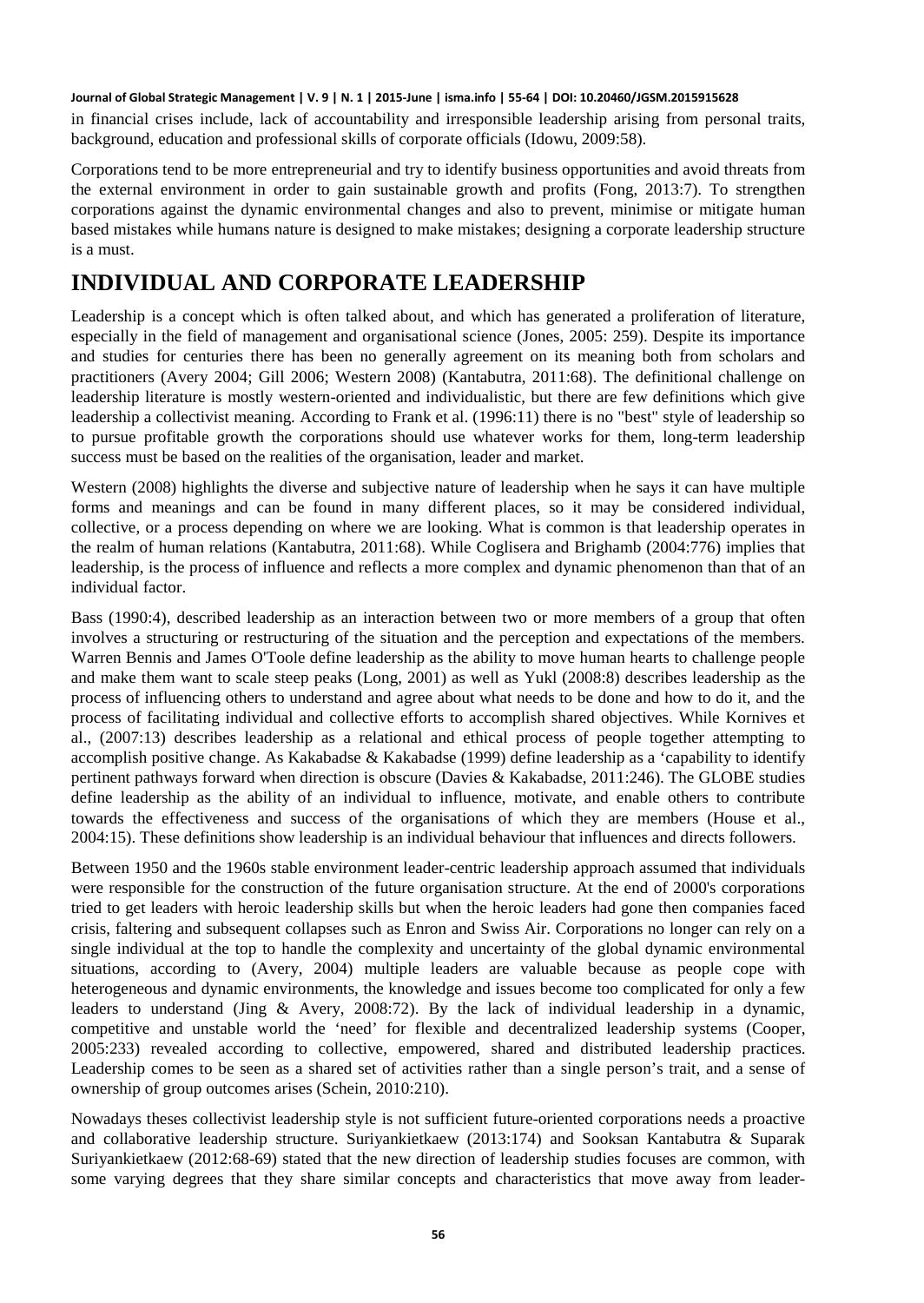centric, less command and control from the top, but rather focusing on shared or collective team work of multiple members of the organisation to achieve common goals.

At individual leader aspect, leadership is a functional issue of human activities in an organisation, so most individualized leadership theories, focus on dyadic or small group phenomena, rather than influences over the organisational processes (Du et al., 2013:157), but according to Volckmann (2005:290); leadership is the emergence of leader's behaviours in a system over time as the corporation is a collaborative organic living system which is part of a broader environment influenced by every micro level circumstance that they are engaged with and having a set of shared values.

The word 'corporate' is something connected with a company, a business entity or a corporation. A company is like a human being which can sue and be sued in its corporate name. The only difference between a registered company/corporation and a human being is that a company has no biological life. But a company has a longer life span than a human being (Idowu, 2009:58). According to Ardichvili & Manderscheid (2008:621) individual based leader development is necessary for leadership, but it is not sufficient as Toole (2001) stated. It requires to be integrated and understood in the context of others, social systems, and organisational strategies, missions, and goals in a collectivist style. And Kelly (2004) implied that besides luck and external circumstances, successful corporate business needs to: define culling standards of performance, design values and organisation that engage their people, and set tangible paths for growth. Thus Corporate Leadership is the process of an organisation's collaborative actions under the same culture through becoming a world-class company. In recent years while change has been getting faster, global competition increases, stakeholder willingness differs; the importance of corporate leadership has been raised in importance. Kelly (2004:389) reminds us that corporate growth and success are not random events of corporate evolution but depends on the visible hand of leadership that drives, shapes and evolves businesses in good times and bad.

Corporate leadership's characteristics in terms of organisations boundaries (Figure 1);

- It is a factor in the changing environment that depends on the internal dynamics based on the strategies developed for the industry.
- Covers organisational arrangements according to the external dynamic environment through the future.



**Fig. 1. Boundaries of Organisation (Adapted From Ruth Barratt & Nada Korac-Kakabadse, 2002:34).**

### **DIFFERENCES BETWEEN INDIVIDUAL AND CORPORATE LEADERSHIP**

There are common aspects between individual and corporational leadership, i.e. both need followers, visionary strategic view and movement, values and cooperation, decision-making (Weiss & Kolberg,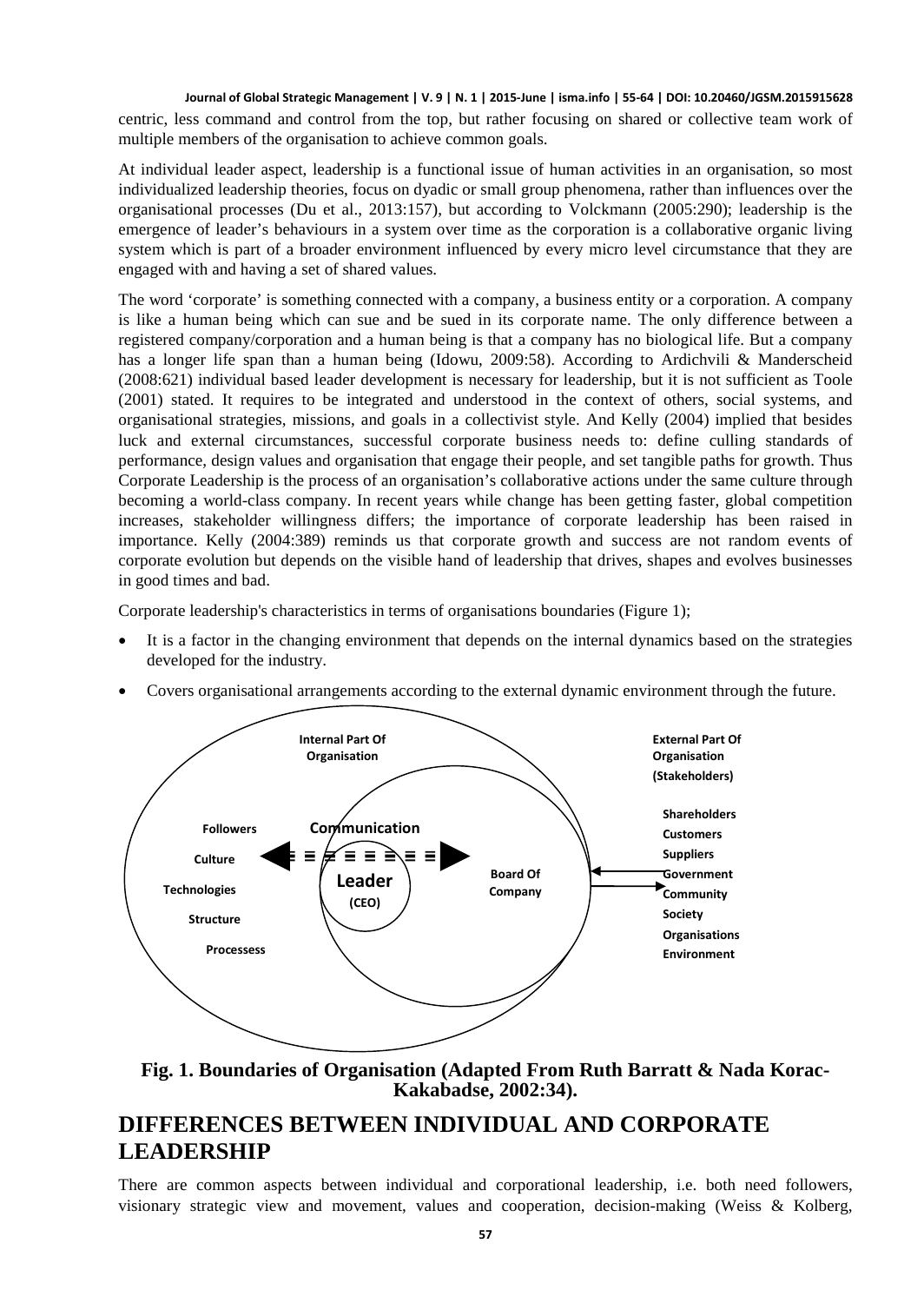2003:67; Roomi & Harrison, 2011:5). In a recent attempt to structure leadership research, Freeman et al. (2006) conclude that five core themes are common amongst most literature. These include;

- the leader with his or her traits and characteristics,
- the followers,
- $\blacksquare$  the outcomes of leadership,
- the processes and skills used by leaders, and
- the situation or context in which leadership occurs.

While leader is a key instrument to any effort in organisations, Schein (2010) stated change requires a much broader approach of leadership and culture; because individualism has a limited influence if it is not supported by the organisation's core elements (culture, people, strategies, systems, and structures). As shown on Table 1 corporational leadership is not a collection of traits (Roomi & Harrison, 2011:5) nor influencing or motivating followers, through corporate leadership you are building a living legacy for your business and industry (Weiss & Kolberg, 2003:206). According to Jones (2012:15-16) size, market share and profit do not define corporate leadership; innovation, common vision, taking time for reflection, adaptability and steady profits are the characteristics.

|                                 | Individual Leadership                                                                                                                    | Corporate Leadership                                                                                                                            |
|---------------------------------|------------------------------------------------------------------------------------------------------------------------------------------|-------------------------------------------------------------------------------------------------------------------------------------------------|
| <b>Objectives</b>               | Depending on past experiences and<br>leader's capabilities solving daily<br>problems and reaching profitability /<br>efficiency targets. | Stable and sustainable growth<br>according to viable future with<br>innovative thinking.                                                        |
| Limitations                     | Leader's perspective, organisational<br>resources and environment.                                                                       | Differing ideas, organisation, potential<br>resource lackness and boundried<br>organisational field, interactions with<br>external environment. |
| Results                         | Effectiveness, efficiency and<br>profitability                                                                                           | Steady profit, development, growth<br>and sustainability                                                                                        |
| <b>Organisational Structure</b> | Stable and bureaucratic                                                                                                                  | Adaptable and networked                                                                                                                         |
| Leadership Type                 | Traditionally, task-oriented                                                                                                             | Shared, strategy-oriented and organic                                                                                                           |
| Time and Risk                   | Short-term, high risk                                                                                                                    | Long-term, low risk                                                                                                                             |

**Table 1. Differences between individual leadership and corporate leadership.**

Kotters (Pavlica & Jarošová, 2013:222) defined the distinction between the interpersonal ("How one leads") and organisational aspects ("What one leads") of leadership (Table 2). According to Pavlica & Jarošová's (2013) research the interpersonal aspect largely revolves around a self-assertive, directive style versus an inclusive, supportive style. The organisational part revolves around the technical details of execution in the short term versus planning ahead to position the organisation with a strategy for the future.

| Table 2: A model of opposing behaviours (Pavlica & Jarošová, 2013:222) |  |  |
|------------------------------------------------------------------------|--|--|
|------------------------------------------------------------------------|--|--|

|                  | Leadership               |
|------------------|--------------------------|
| Interpersonal    | Inclusive and supportive |
| (How one leads)  | <b>Empowers</b>          |
|                  | Listens                  |
|                  | Supports                 |
| Organisational   | Long-Term Strategic      |
| (What one leads) | <b>Direction</b>         |
|                  | Growth                   |
|                  | Innovation               |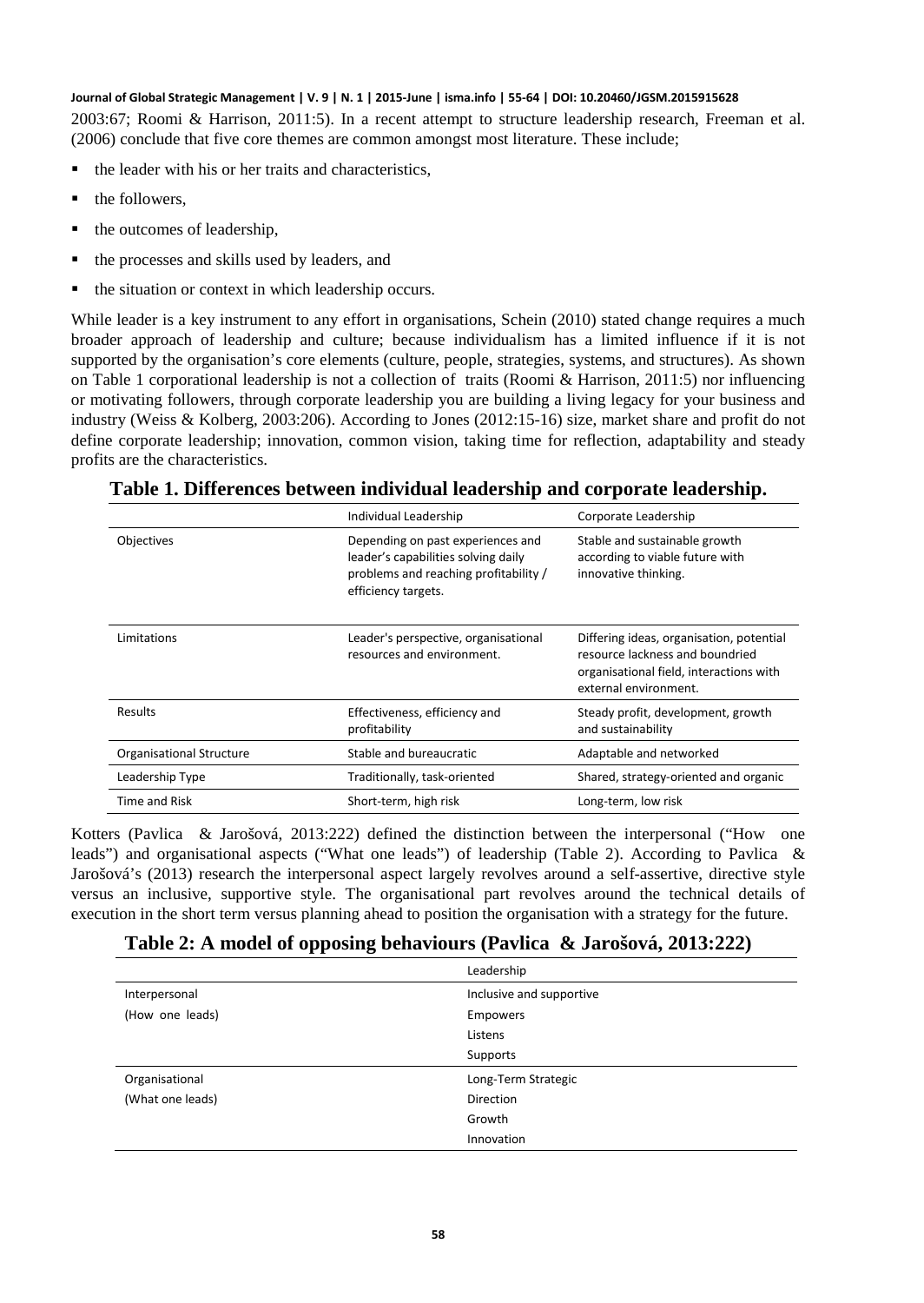### **Journal of Global Strategic Management | V. 9 | N. 1 | 2015-June | isma.info | 55-64 | DOI: 10.20460/JGSM.2015915628 FUTURE ORIENTED CORPORATE LEADERSHIP MODEL**

Recent literature on leadership has some common perceptions about the challenges of the twenty-first century related to globalization, new markets, growing environmental stress, usage of non-renewable resources, social issues, financial crises, technological development, the rapid pace of and demand for change, work intensification and issues of sustainability (Zborková, 2012:442). What really the world of tomorrow be like, is not known; it will be different, more complex, faster and more culturally diverse (Schein, 2010:365). The wide range of leadership theories clearly demonstrates that, in order to get the leadership of future, corporations must not only consider the traits and effectiveness of individual leaders but also the whole transformed business and dynamic environment.

Nye (2008:xi), states leadership as a social relationship with three key components – leaders, followers, and the contexts in which they interact. While Peele (2005:191) states that leadership should be thought of in terms of six dimensions- the character of the leader; the followers; the organisational/societal context; the problems which confront the leader; the techniques the leaders use to gain support for their agenda/position; and the effects of leadership, which allow for a clear balance and cross-contextual applicability.

While culture influences the strategy, structure, procedures (Schein, 2010:374-375), corporate leadership is based on corporations' culture, leader development system, effective collaborativation and communication and the way which the parts in the Corporate Leadership Prism (Figure 2) will relate to each other. Through corporation Leadership Prisms responsible and collaborative work and under their vision in which success is achieved the whole corporation will efficiently lift to a world-class level. Besides these corporational leadership activities affect corporations culture through transforming the needs and aspirations of the followers and stakeholders by developing individual leaders aligned with the corporation's vision.



**Fig. 2. Corporate Leadership Prism.**

Hutchinson (1983:34) stated that corporations sustain from the challenges they met when the five following fundamental corporate purposes are mutually and optimally served.

- to provide socially needed goods and services of acceptable quality at reasonable prices.
- to create and maintain an internal organisation and culture in which personal and group achievement, growth and fulfilment thrive.
- to attain and sustain net income sufficient both to perpetuate the enterprise and yield a return on investment satisfactory to the stockholders involved.
- to protect, preserve, and enhance social, cultural and physical environmental conditions wherever the operations of the enterprise are located and wherever its products and services may go.
- to communicate openly, honestly, and voluntarily relevant information concerning all of these activities to all constituencies concerned.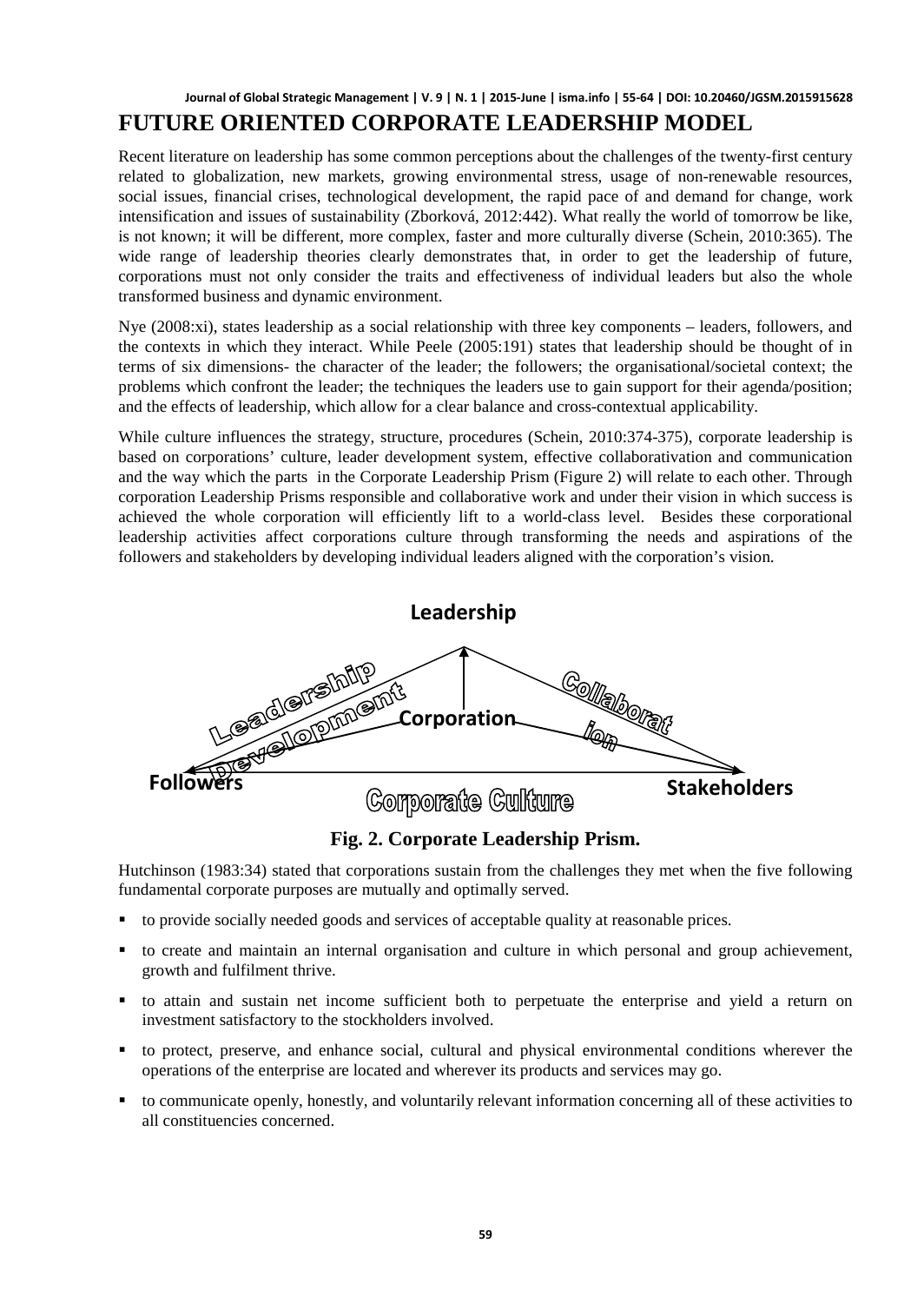

#### **Fig. 3. Corporational Leadership Process (Thompson, 1999:288).**

Besides Hutchinson, Thompson (1999) contends that corporational leadership success is based on the environment (E), resources (R) and values (V). He argued that successful organisations have created and sustained E-V-R congruence at both the strategic and operational levels. For being a strong competitor in the market they should understand the requirements and be aware of the dynamics; so to manage the change pressures they should develop strategic, structural and managerial capabilities (Figure 3).

Huff & Möslein stated that, especially in large-scale enterprises, the art of leadership is most often subject to relatively rigid management processes and takes place in an institutional context (Huff & Möslein, 2004:254). So Huff & Möslein (2004) propose a generic leadership system linked to structure, strategy, and culture within the company.



**Fig. 4. Generic Leadership System (Source: Möslein, 2006).**

The act of corporation leadership process provides empowered followers with innovative thinking, deliberative decision making based on deeper organisational knowledge under control and care of strategic and shared individual leadership valuing stakeholders through achieving greater corporate strength. Thus corporate longevity depends on a balance of individual, corporation and external forces. Davies & Kakabadse (2011) states that a balance for leadership longevity depends on the inner strength of both the individual and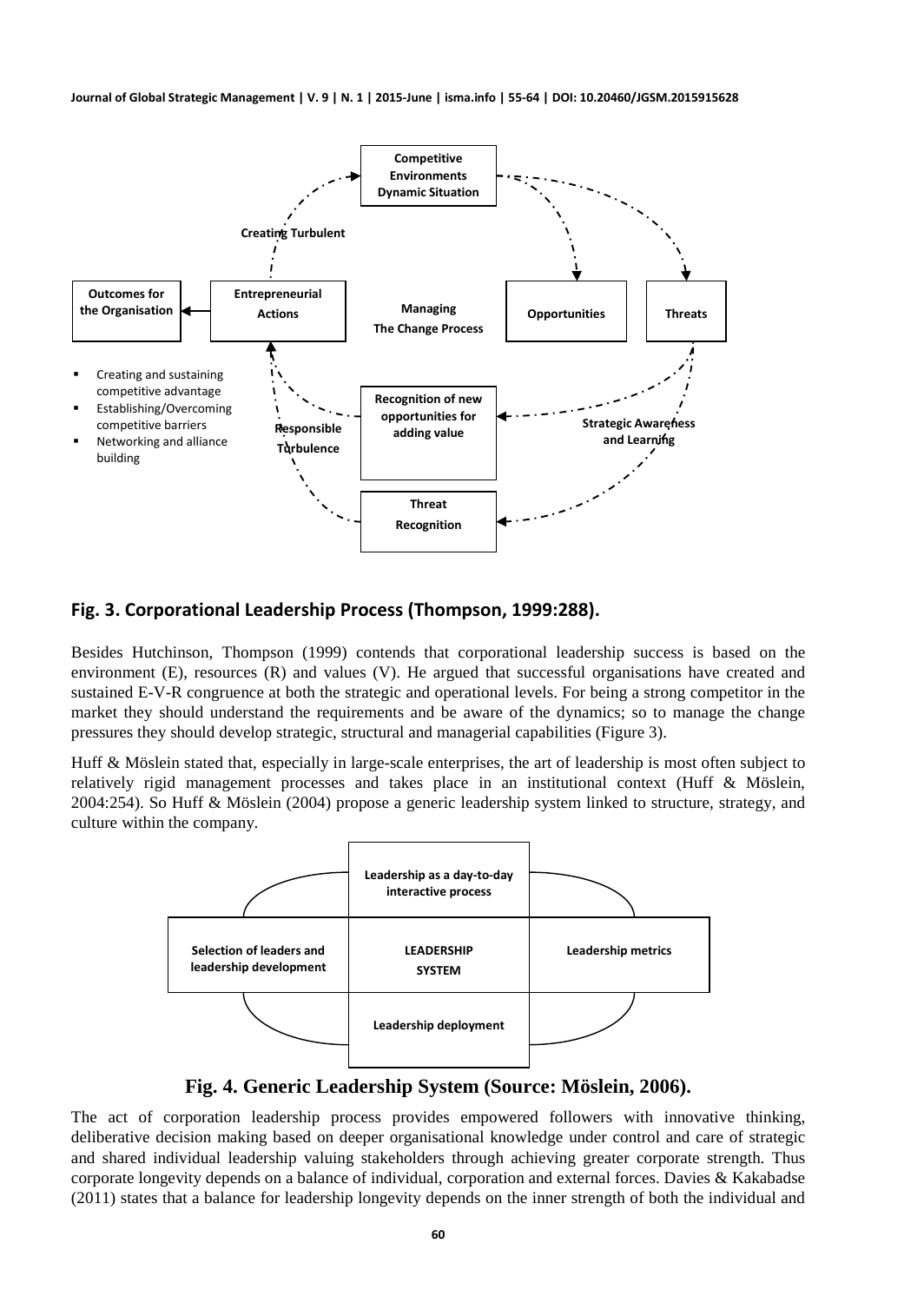the organisation; for this they propose a model on the ongoing flow of crucial knowledge and data to create, care for, control and calibrate the strategic longevity of the organisation. Dalakoura (2010:434) argued organisations that apply a leadership development program to everyday activities in all levels of the organisation would have an overall positive increase in the corporates' leadership.

Separating the leader from the leadership context is impossible so our proposed corporate leadership model consists of the corporate Leadership Prism (Figure 2) that has a more adaptive structure to the changing environment engaged with corporations' long term strategies (Figure 5).



### **Fig. 5. Corporate Leadership Process.**

Corporates achieve the congruence needed to sustain success in a VUCA world only by making continual shifts in people, processes, technology and structure (Homey et al. 2010:33). So corporations should ensure the list below when structuring the corporational leadership system;

- Determination of the vision according to the corporations core competencies,
- Vision should be engaged with corporational culture,
- Corporation's structure should be transformed according to the vision,
- According to future expectations and needs and in line with vision, strategies should be determined,
- Adapting strategies and vision to the corporation's business units and applications,
- Enabling effective communication in the Leadership Prism,
- Integration with external environment and effectively managing customer and stakeholder relationships,
- Allocating resources effectively and punctually to ensure that they are in the right place at the desired quality in line with corporate strategies,
- Empowering and developing corporations' members for ensuring development of inner organisation and the organisations within the organisational field,
- Continuous control of the organisational processes and environment.

Maybe the most important aspect of leadership agility focused on growth strategy has been transitioning from internally to an externally focused company (Homey et al. 2010:36). The proposed corporational leadership model not only integrates business processes through strategies, also builds communication within the Leadership Prism throughout the whole corporation based on corporate culture which drives internal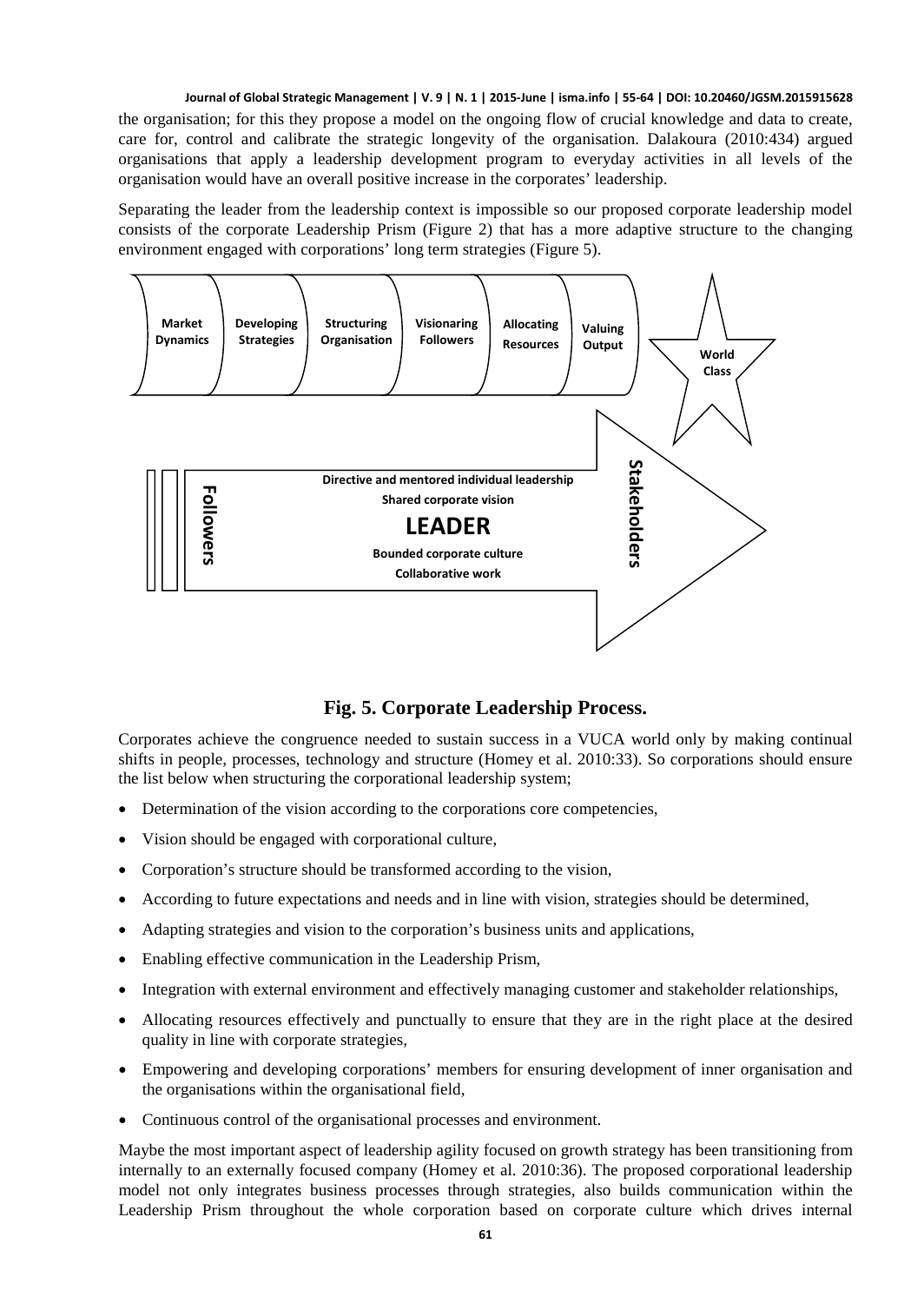dynamism that develops the contributions of individuals so that corporations can thrive with greater excellence according to the corporation's strategies.

# **CONCLUSION**

Since the world we are living in is becoming more complex and dynamic it appears that no theory is universal and research on leadership has become more distinctive and detailed. Leadership seemed to be a critical process for corporations strategically challenging them from internal and external threats and pressures in order to survive. Leadership studies are mostly about trait, behaviour, and mission and situationally based on individuals; nowadays leadership models are focusing on the collectivist and participative side of leadership theories. Individual leaders seem to be the most important factor for sustainability in complex, rapidly changing, competitive markets, however they are not enough to make a progress in the way through being a world-class organisation, as a result, the whole corporation system is needed to get account.

Corporational leadership is a dynamic process, in order to become a world class company behind a sustainable vision, based on a culture that enables followers and stakeholders to work collaboratively with their leaders' positive influence and mentoring that allows corporates to realise opportunities in the rapid changing competitive markets. So the corporations which sustain in future will be the ones which could structure a more appropriate leadership model that balances their needs with their capabilities through their Corporate Leadership Prism in the changing environment according to their visions.

For further studies; Corporational Leadership Prims relationship with corporation's performance from a system analysis viewpoint and also a leadership development system according to Corporational Leadership Prims could be researched.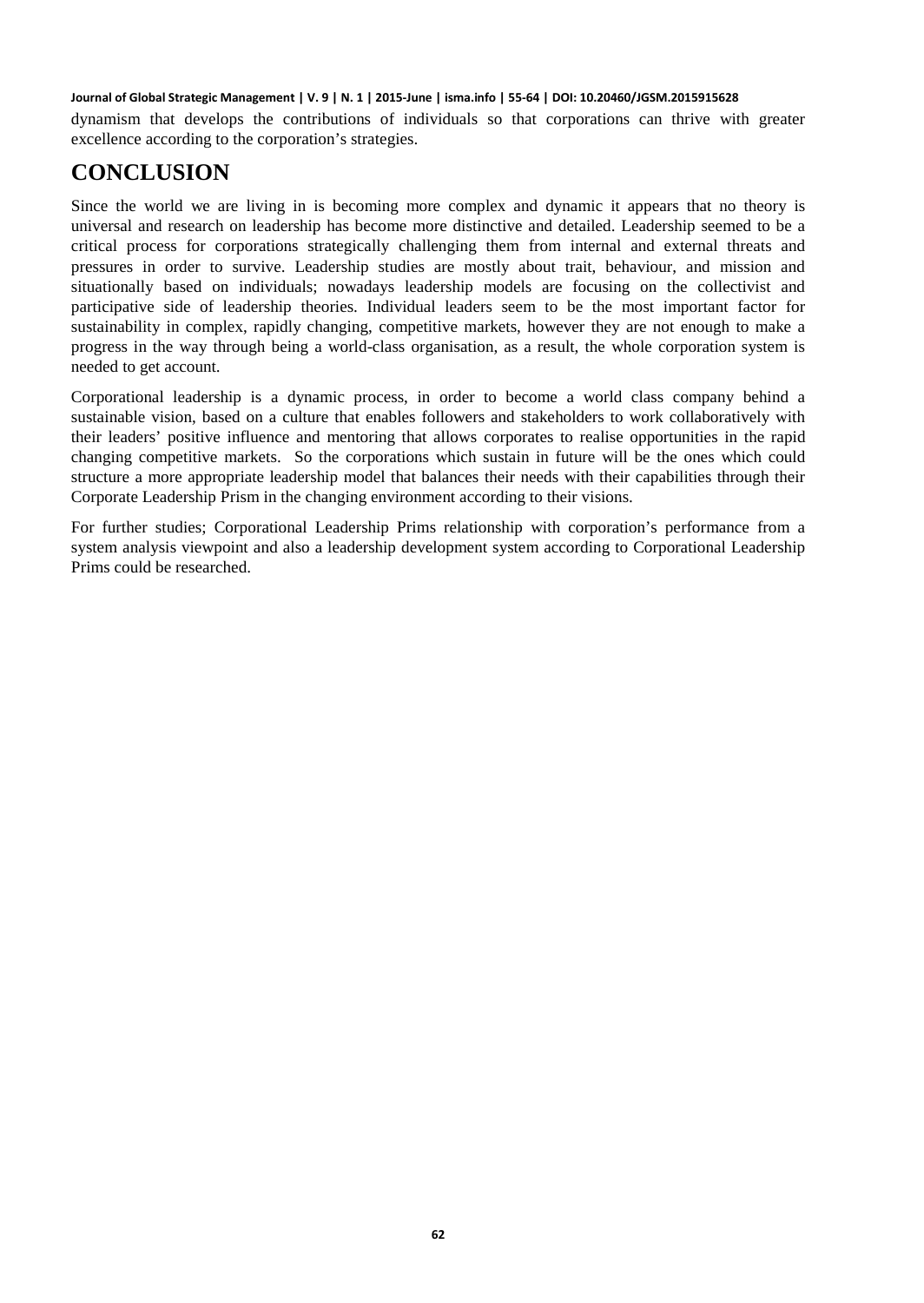AMA (2005). Leading Into The Future, American Management Association/Human Resource Institute: NY. USA. (http://www.amajapan.co.jp/j/pdf/HRI\_Leading\_into\_the\_Future\_E.pdf)

Ardichvili, A. & Manderscheid, S.V. (2008). Emerging practices in leadership development: An introduction. Advances in Developing Human Resources, 10(5), 619-631.

Bass, B. M. (1990). Handbook of Leadership: Theory, Research and Managerial Applications (3rd ed.). New York: The Free Press,

Hutchinson, Charles T. (1983). Prospectus for Corporate Leadership. Business Horizons, 32-36.

Coglisera, C. C. & Brighamb, K. H. (2004). The intersection of leadership and entrepreneurship: Mutual lessons to be learned. The Leadership Quarterly, 15, 771–799.

Dalakoura, A. (2010). Differentiating leader and leadership development: A collective framework for leadership development. Journal of Management Development, 29(5), 432-331.

Davies, L. & Kakabadse, N. (2011). Individual and Corporate Leadership Longevity, Proceedings of the European Conference on Management, Leadership & Governance, 246 -253.

Du, S., Swaen, V., Lindgreen A. & Sen, S. (2013). The Roles of Leadership Styles in Corporate Social Responsibility. J Bus Ethics, 114, 155–169.

Fong, C., Ng Y., Sin-Howe, T. P., & Ai-Na S. (2013). Does Leadership and HRM Matter on Corporate Entrepreneurship? Human Resource Management Research, 3(1), 7-10.

Frank, Gertz, D. & Porter, John (1996). Leadership for growth. Strategy & Leadership, 24 (5), 6-11.

Freeman, R. E., Martin, K., Parmar, B., Cording, M. & Werhane, P. H. (2006). Leading through values and ethical principles. In: Burke, R. J. and Cooper, C. L. (Eds.): Inspiring leaders. London, England: Routledge Publications.

House, R. J., Hanges, P. J., Javidan M., Dorfman, P. W., & Gupta, V. (2004). Culture Leadership and Organizations: The GLOBE study of 62 Societies. Thousand Oaks: SAGE Publications.

Homey, N., Pasmore, B. & O'Shea, T. (2010). Leadership Agility: A Business Imperative for a VUCA World. People & Strategy, Volume 33/Issue 4, 33-38.

Idowu, Amos A. (2009). Challenges of Leadership in Corporate Management and Turnaround. International Business and Tourism Society, 56-73.

Kantabutra, S. (2009). Toward a behavioral theory of vision in organizational settings. Leadership & Organization Development Journal. Vol. 30 No. 4, 319-337.

Kantabutra, S. (2011). Sustainable leadership in a Thai healthcare services provider. International Journal of Health Care Quality Assurance. Vol. 24 No. 1, 67-80.

Kantabutra, S. & Suriyankietkaew, S. (2012). Examining Relationships Between Organic Leadership And Corporate Sustainability: A Proposed Model. The Journal of Applied Business Research, Volume 28, Number 1, 67-80.

Kelly, J.(2004). Corporate Leadership Reflections of a CEO and CEO Advisor. Long Range Planning, 37, 389–398.

Kornives, S. R., Lucas, N., & McMahon, T. R. (2007). Exploring leadership: For college students who want to make a difference (2nd ed.). San Francisco: Jossey-Bass.

Kelly, J. (2004). Executive Summaries, Corporate Leadership: Reflections of a CEO and CEO advisor. Long Range Planning, 37, 389.

Long, W. P. (2001). Corporate leadership succession, **Business Times.**